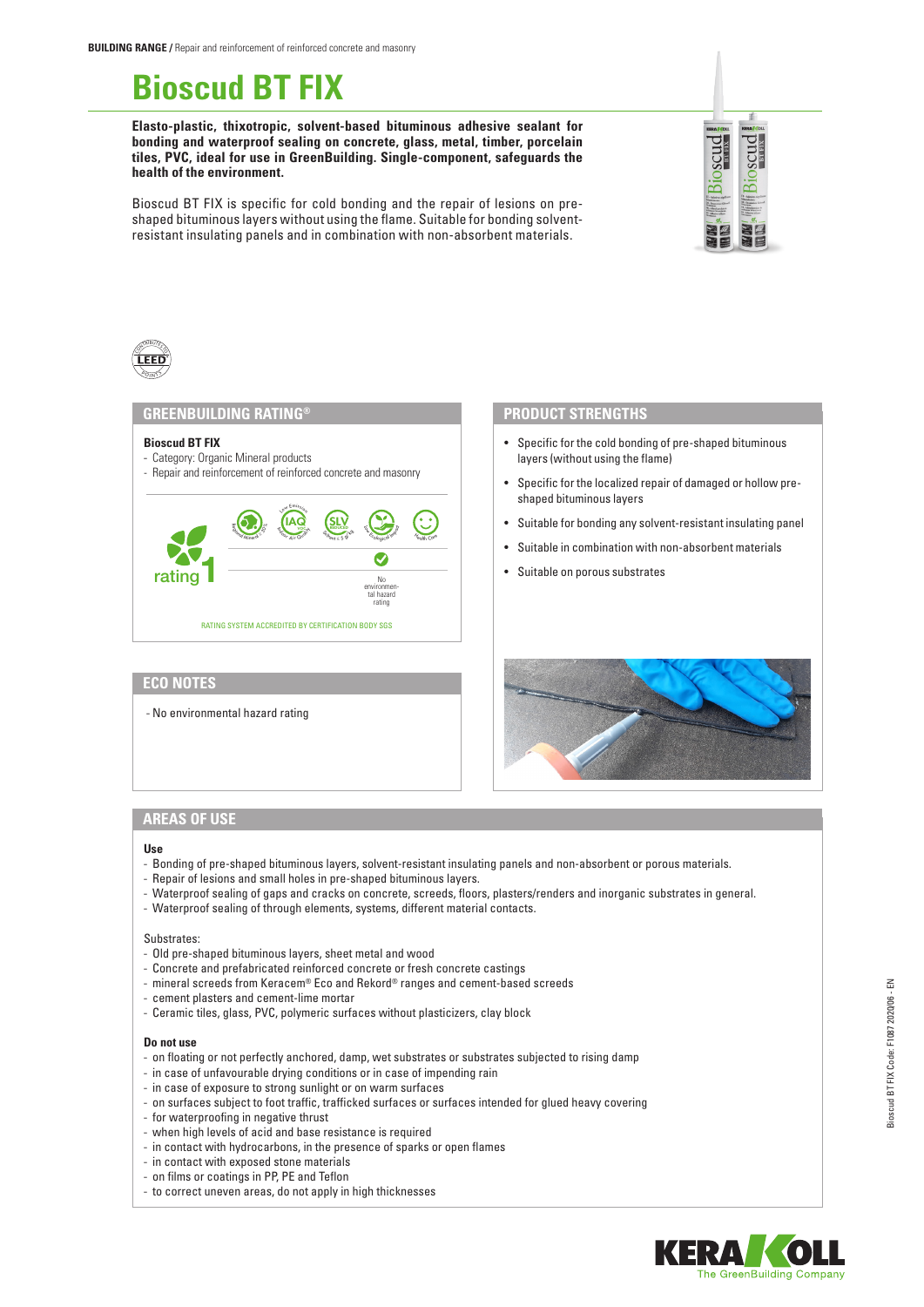# **INSTRUCTIONS FOR USE**

## **Preparation of substrates**

Solid, cohesive, clean substrates; clean thoroughly to remove any substance that might compromise direct adhesion to the substrate (dust, oil, grease, efflorescence, bad-anchored paints).

### **Preparation**

The product is ready-to-use.

## **Application**

Apply with a mechanical or pneumatic extruder. Properly fill the whole part to be sealed avoiding the formation of air bubbles.

## **Cleaning**

Clean and remove the fresh product with turpentine.

# **ABSTRACT**

*Waterproof sealing of joints, gaps and cracks with single-component, elasto-plastic, thixotropic, solvent-based bituminous adhesive sealant for bonding and waterproof sealing on concrete, glass, metal, wood, porcelain tiles, PVC, such as Bioscud BT FIX by Kerakoll Spa .*

*Bonding of pre-shaped bituminous layers, solvent-resistant insulation panels and non-absorbent or porous materials, repair of lesions and small holes in pre-shaped bituminous layers with single-component, elasto-plastic, thixotropic, solvent-based bituminous adhesive sealant for bonding and waterproof sealing on concrete, glass, metal, wood, porcelain tiles, PVC, such as Bioscud BT FIX by Kerakoll Spa .*

| TECHNICAL DATA COMPLIANT WITH KERAKOLL QUALITY STANDARD |
|---------------------------------------------------------|
|---------------------------------------------------------|

| Appearance                                                    | black paste                                                                                  |
|---------------------------------------------------------------|----------------------------------------------------------------------------------------------|
| Specific weight                                               | $\approx$ 1.01 kg/dm <sup>3</sup>                                                            |
| <b>Chemical nature</b>                                        | bituminous dispersion in solvent                                                             |
| Solid content                                                 | $\geq$ 71% $\pm$ 2%                                                                          |
| Shelf life                                                    | $\approx$ 18 months in the original packaging                                                |
| Warning                                                       | protect from frost and avoid direct exposure to sunlight and store away from sources of heat |
|                                                               | store in a well-ventilated area                                                              |
| Pack                                                          | 300 ml cartridge                                                                             |
| Temperature range for application                             | from $+5$ °C to $+35$ °C                                                                     |
| Waiting time between 1 <sup>st</sup> and 2 <sup>nd</sup> coat | $\geq 6$ hrs                                                                                 |
| Open time                                                     | $\geq$ 30 min.                                                                               |
| Maximum thickness applicable per coat <1 cm                   |                                                                                              |
| Interval before normal use                                    | $\approx$ 7 – 15 days                                                                        |
| Coverage:                                                     |                                                                                              |
| - as an adhesive                                              | $\approx$ 1 m <sup>2</sup> per cartridge                                                     |
| - as a sealant                                                | $\approx$ 10 m for cartridge (5x5 mm joint)                                                  |
| Values taken at +23 °C, 50% R.H. and no ventilation.          |                                                                                              |

| HIGH-TECH                  |                                                                                                                                     |                   |  |
|----------------------------|-------------------------------------------------------------------------------------------------------------------------------------|-------------------|--|
| lhesion (peeling):         |                                                                                                                                     |                   |  |
| - on concrete              | 1.8 N/mm <sup>2</sup>                                                                                                               | ASTM C 794        |  |
| - on new bituminous lavers | $.8$ N/mm <sup>2</sup>                                                                                                              | <b>ASTM C 794</b> |  |
| - on sheet metal           | $> 0.8$ N/mm <sup>2</sup>                                                                                                           | ASTM C 794        |  |
| Working temperature        | from -10 $^{\circ}$ C to +90 $^{\circ}$ C.                                                                                          |                   |  |
|                            | Values taken at +23 $^{\circ}$ C, 50% R.H. and no ventilation. Data may vary depending on specific conditions at the building site. |                   |  |